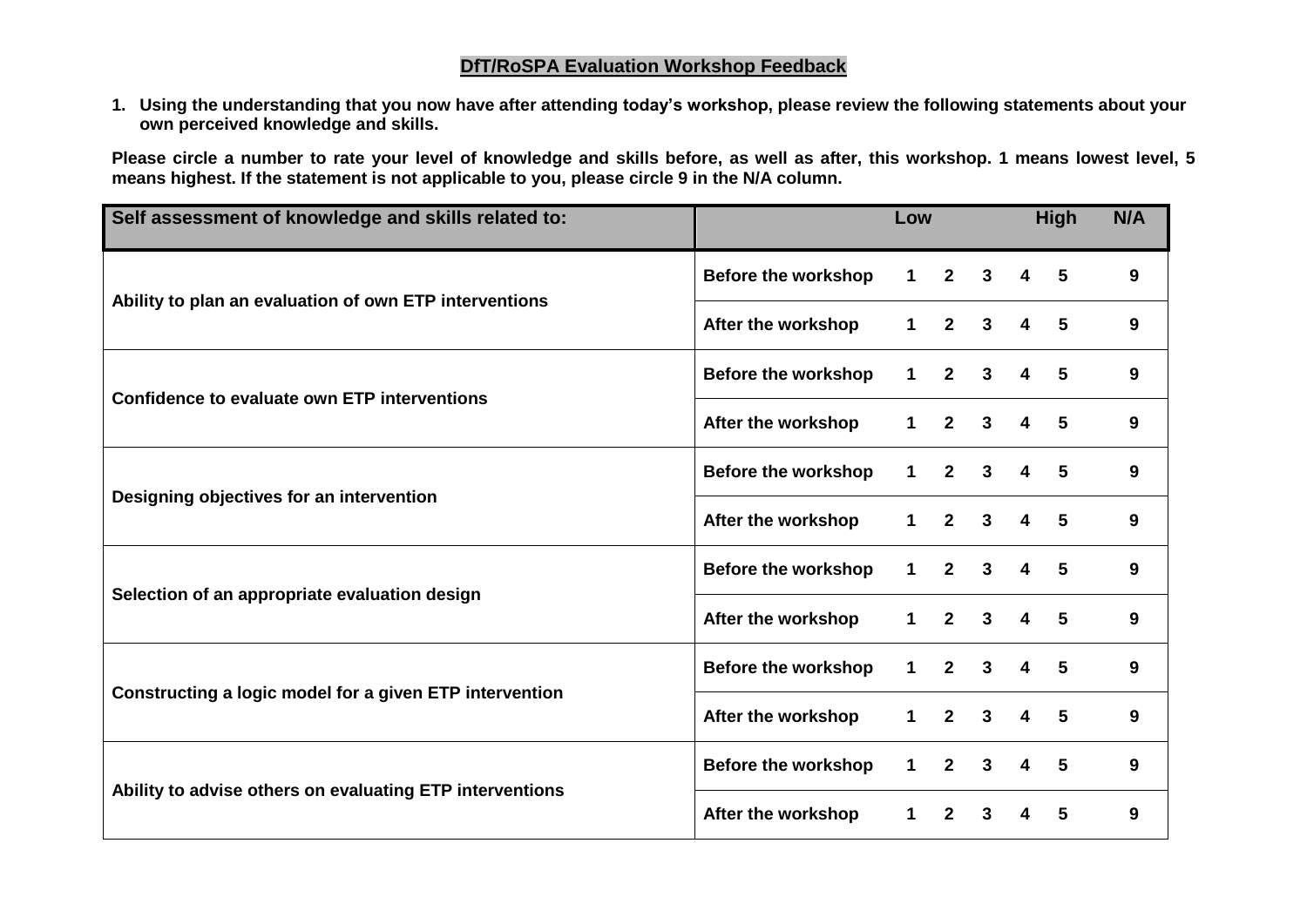*Please now spare a few moments to answer the following six questions. Your views are very important in helping us to design future events to meet your professional needs.*

**2. Please provide one example (if any) of how you think your practice will change as a result of this workshop?**

**3. What do you think is the most important thing you learned, from this workshop, about evaluating ETP interventions?** 

**4. What do you think is the most important thing you learned, from this workshop, about www.roadsafetyevaluation.com?** 

**5. What do you think were the strengths of this workshop?**